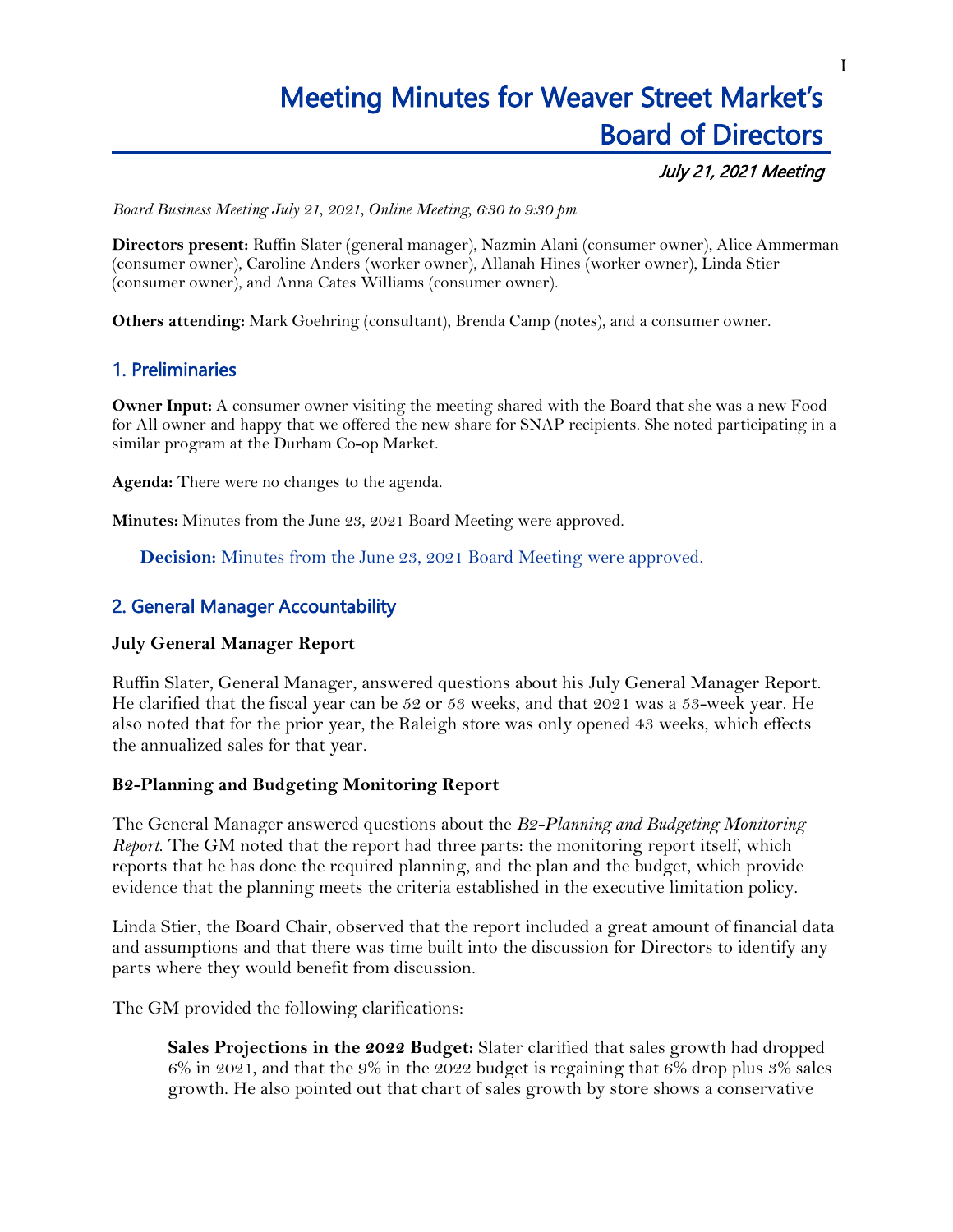2% growth for all the stores but Raleigh, which has a projected 14% sales growth because it's still in its new store growth phase.

Slater also pointed out the data that show sales growth now compared to two years ago:

- o Sales are now above two years ago in Hillsborough, and the budget expects that trend to continue.
- o Sales are approaching two years ago in Carrboro and Southern Village, and the budget expects that trend to improve until sales are slightly above two years ago.
- o Raleigh has only recovered 52% of its pre-pandemic customers, so the Raleigh sales budget shows much more growth than it has experienced in the last six weeks. Most of downtown Raleigh is expected to reopen by September.

Slater noted that his working assumption is that people will go back to their prepandemic shopping habits. He identified two ways shopping patterns were returning to the way they were pre-pandemic: online shopping has shifted from 25% of sales to 5% of sales, and the number of customer transactions increased when the coffee bar and hot bar opened.

Slater also clarified that much of the lunchtime business at the Raleigh store has not returned because the downtown businesses are still closed but that there are many projected openings around Labor Day and after schools reopen.

**Gross Margins, Wages, and Sales/Labor Hour:** The GM provided clarification about the reasonableness of his benchmarks for gross margin, wages, and sales per labor hour. He noted that for margins and sales per labor hour the goals are reasonable mostly because we've done it before, and we're redoubling our efforts to do it again because it's needed for solid financial performance. For wages, he noted that our goal is to be ahead of the Orange County Living Wage and to avoid wage compression, which means we keep the distance that exists today in wages for an existing employee and a new employee next year. He noted that double-digit increases in healthcare costs equate to an additional \$2 per hour over the last five years.

Board Directors made the following additional suggestions: help owners understand the impact their shopping makes on the co-op's financial stability and employee wages; use social media as a tool of communicating with owners and potential owners; and find additional ways to help employees financially in addition to the employee shopping discount.

**Decisions:** The Board approved B2-Planning and Monitoring Report. The report provides evidence that the General Manager has operated within the constraints of this Executive Limitation.

### 3. Board Process

#### **Board Calendar**

Linda Stier provided in the Board packet a review of the activities involved in the ongoing discussion about the Board's Calendar for the next six months as well as a draft work plan for the Board Calendar.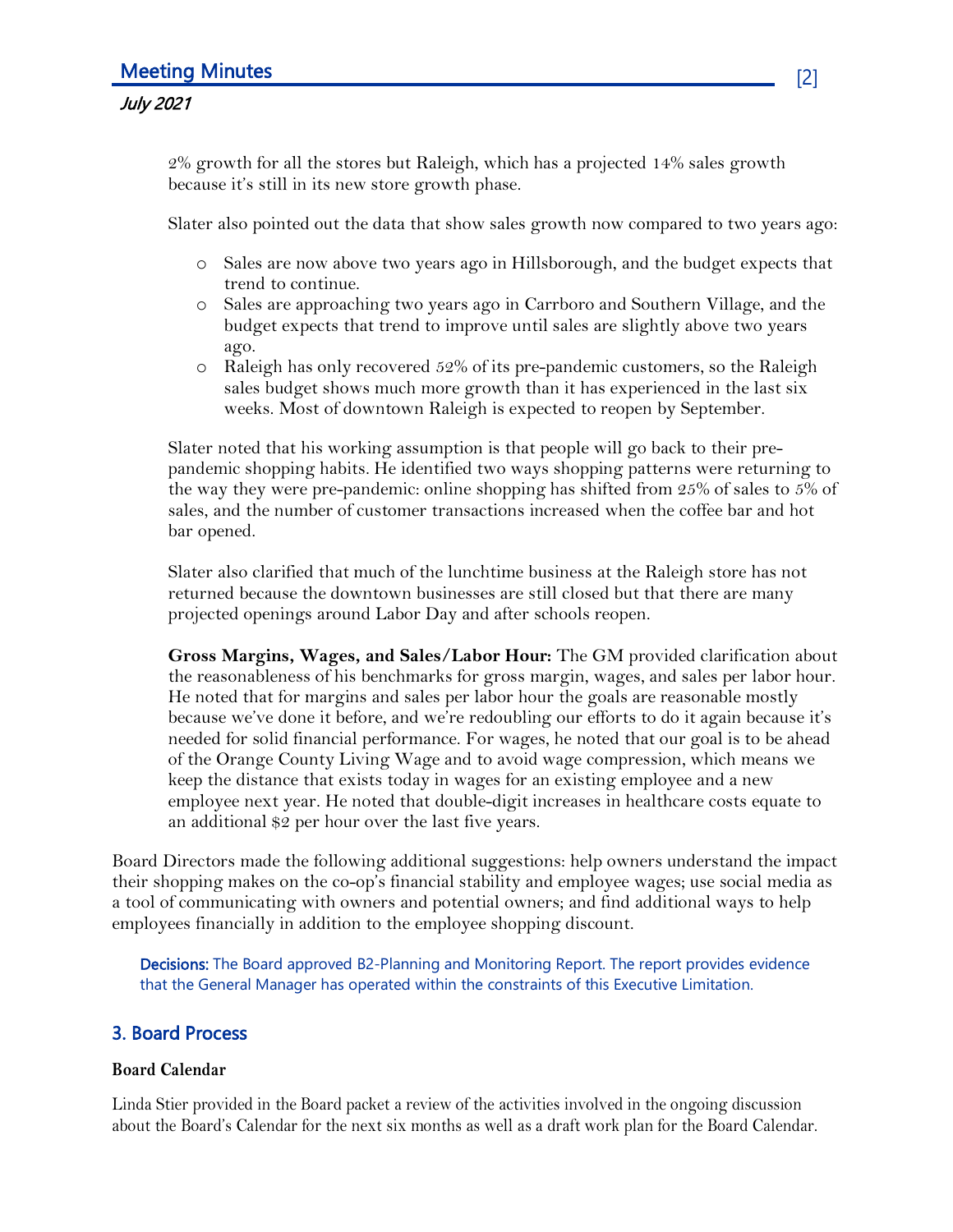# Meeting Minutes [3]

# July 2021

Prior to opening the discussion, she noted that the Board Agenda Planning Committee (Linda Stier, Ruffin Slater, and Mark Goehring) had taken the next step in the process to draft a coherent and doable Board work plan.

Ruffin Slater identified three elements underlying the approach to the work plan. He noted that 2 and 3 enable 1.

- 1 Incorporate items that Board members said they wanted.
- 2 Consolidate "Board business" into one meeting each quarter to free up time.
- 3 Schedule one Board meeting and one other board activity each month.

The Directors made the following observations and suggestions in the discussion of the work plan:

- The Board Directors were not finished with the previous step of getting input from everyone, including identifying resources.
- The topics are still wide open and the work plan forces the Board to prioritize so that it can move into the "doing process."
- The Agenda Planning Committee needs a way to build out the plan and to create a structure.
- The Board is being asked for a considerable commitment of time with this calendar.

The Directors expressed alignment on the proposed structure identified in #2 *Consolidate "Board business" into one meeting each quarter to free up time* and #3 *Schedule one Board meeting and one other board activity each month*. Additional suggestions were noted:

- For months with business meetings, provide the monitoring reports a week in advance.
- If a Board member cannot attend one of the meetings, listen to the audio recordings.
- Use shorter programming slots so that more speakers can participate and with less of a time commitment.
- Do deep dives on topics at the retreats.
- Hold retreats in person and consider hybrid formats for other meetings.
- Ask for Board members to volunteer to take on each topic and come back with a plan.

The Directors agreed that as a next step they would use the work plan document to brainstorm for ideas and to express their interests and priorities.

#### Decision: The Board approved the FY2022 Board Calendar.

Task Noted for Board: The Board Members will review the June Topic Brainstorm tab on the Board Calendar 2021-2022 to review themes and questions, add thoughts and resources, and add feedback to ideas entered from other board members. The Board members will also note themes and key questions that they feel the Board should consider as priorities.

#### **Board Intro for Workers**

Prior to the Board meeting, Board Directors provided feedback on the WMS Board Intro to Workers document that Caroline Anders and Allanah Hines had prepared to introduce workers to the Board of Directors. Anders noted that the document has two parts: the introduction to the Board and suggestions for participation.